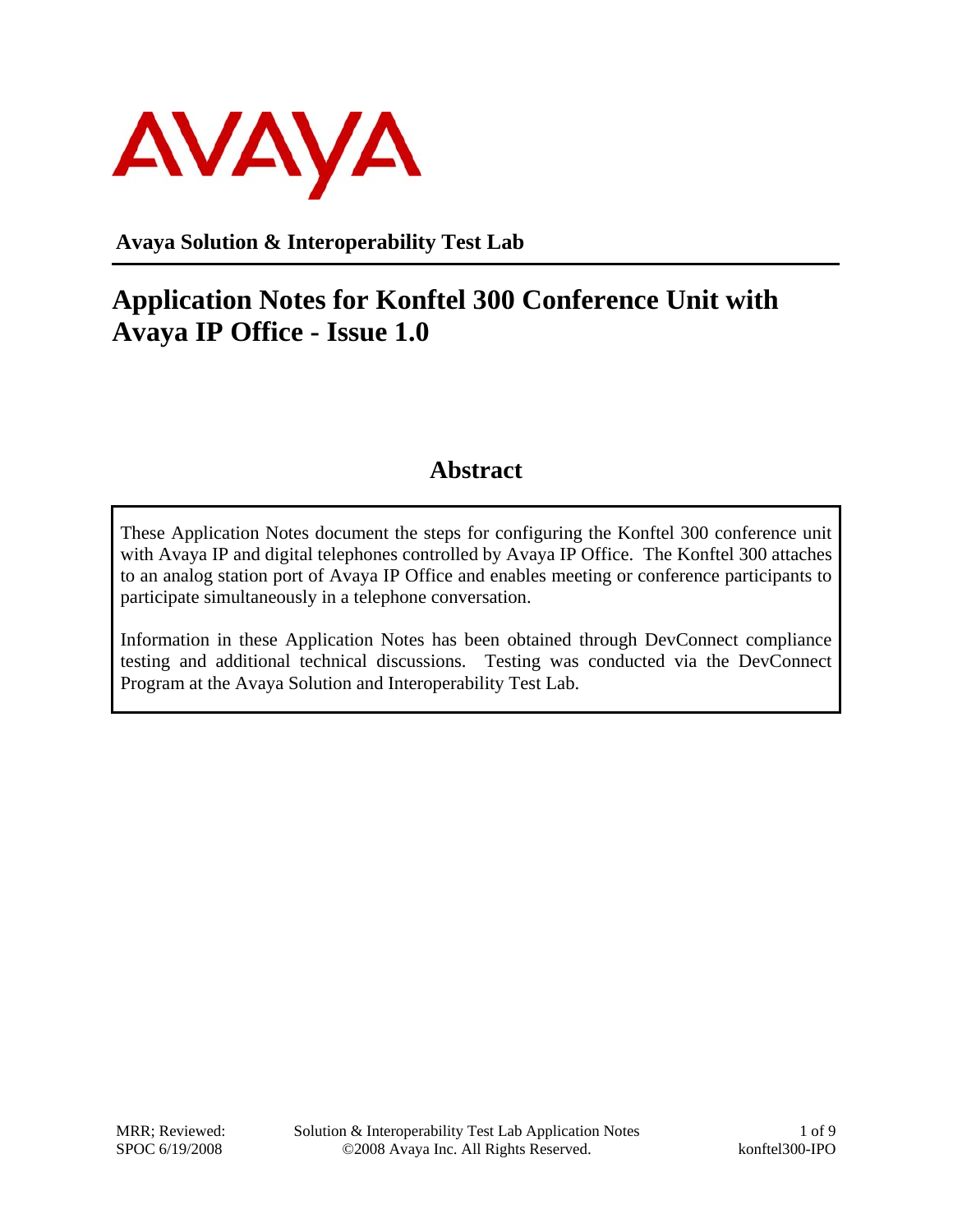## **1. Introduction**

The purpose of these Application Notes is to illustrate how the Konftel 300 conference unit can be used within a telephone system consisting of Avaya IP and digital telephones controlled by Avaya IP Office. The Konftel conference unit attaches to an Avaya IP Office analog station port, and contains a microphone and loudspeaker which effectively extend the range from which the telephone can be used to include an area of 30 square meters. Placed within a conference room, the Konftel unit enables all of the participants in the room to take part in a telephone conversation. The unit also performs echo cancellation to avoid feedback problems which might otherwise occur.

This document details the compliance testing with Konftel units, including the test configuration, test procedure, and the test results. **Figure 1** below depicts the configuration used for compliance testing.



The Avaya IP Office Small Office Edition was used for testing. The Avaya telephones and the Konftel 300 were located at physically separate locations to ensure that sound from the test location could not be heard other than via the telephone connection.

**Table 1** contains additional information about each of the telephone endpoints contained in **Figure 1**:

| <b>Diagram</b> | Ext  | <b>PSTN Number</b> | <b>Endpoint</b>       |
|----------------|------|--------------------|-----------------------|
|                | 2001 | 069 9073 9886 2001 | Konftel 300           |
| В              | 2002 |                    | Avaya 2410            |
|                | 2003 |                    | Avaya 4621            |
| Ε              |      | 069 7505 6176      | <b>ISDN</b> telephone |

| <b>Table 1: Extensions Used for Testing</b> |  |  |  |
|---------------------------------------------|--|--|--|
|---------------------------------------------|--|--|--|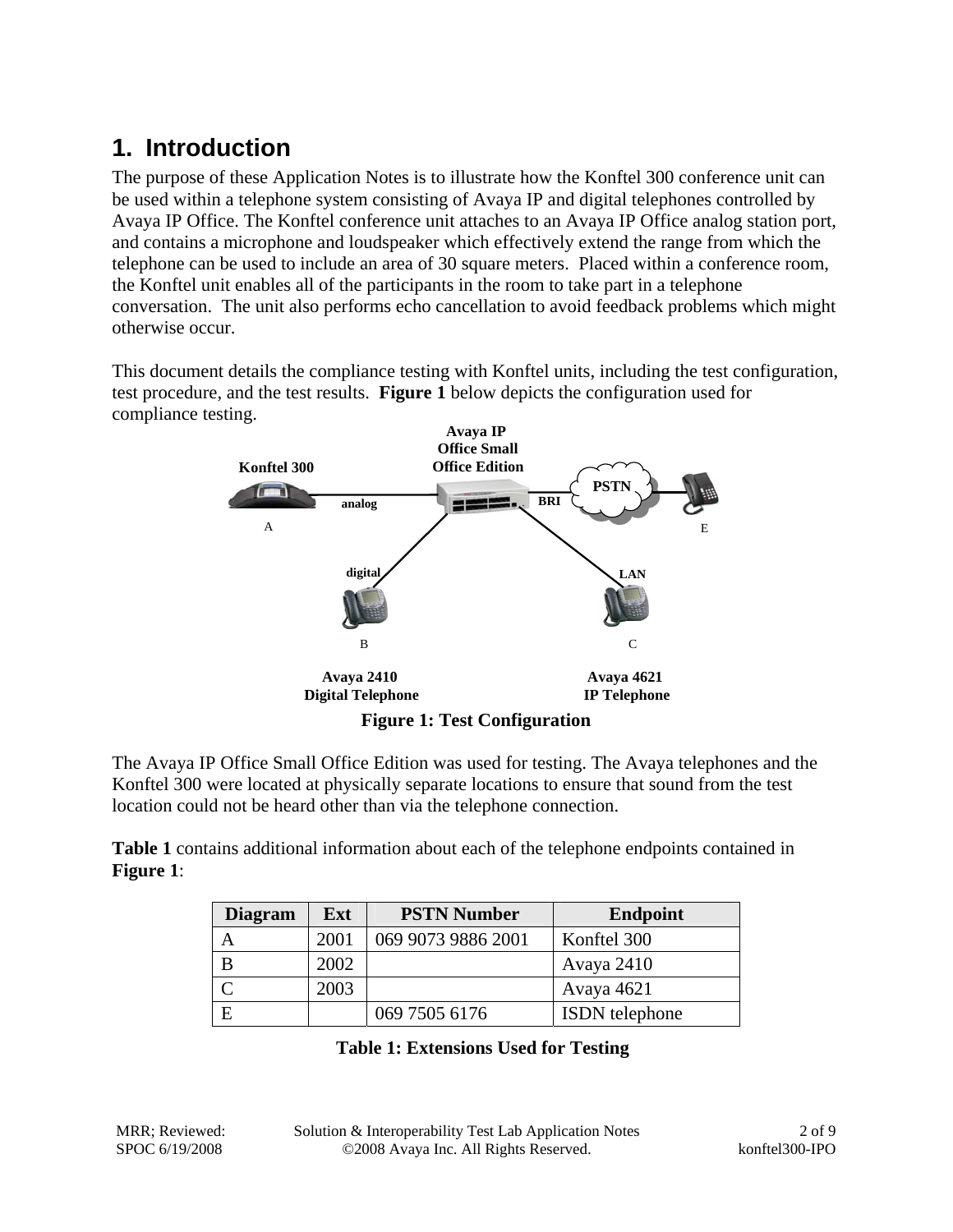The Konftel 300 has a keypad/display, as shown in **Figure 2.**



**Figure 2: Konftel 300 Keypad /Display** 

The "hold" key alternately blocks/unblocks audio signals in both directions, but the Konftel 300 does not send an indication to Avaya IP Office that the "hold" key has been depressed. Consequently, the "hold" key cannot be used to initiate transfer/conference operations. The "offhook/flash" key must be used for this purpose, in the same manner as the "flash" key is used for Avaya analog telephones: when the Konftel is in the "off hook" state, depression of the "offhook/flash" key causes the Konftel 300 to send a "flash" signal to Avaya IP Office.

#### **2. Equipment and Software Validated**

The following equipment and software were used for the test configuration:

| Equipment                    | <b>Software Version</b> |
|------------------------------|-------------------------|
| Avaya IP Office              | 4.1(9)                  |
| Avaya 2410 Digital Telephone | 5.0                     |
| Avaya 4621 IP Telephone      | 2.8.3                   |
| Konftel 300                  | 1.8.469 EU              |
|                              |                         |

**Table 2: Version Numbers of Equipment and Software** 

## **3. Configuration of Avaya IP Office**

The configuration and verification operations illustrated in this section were performed using the Avaya IP Office Manager program.

The configuration of the interface to the PSTN is outside the scope of this document.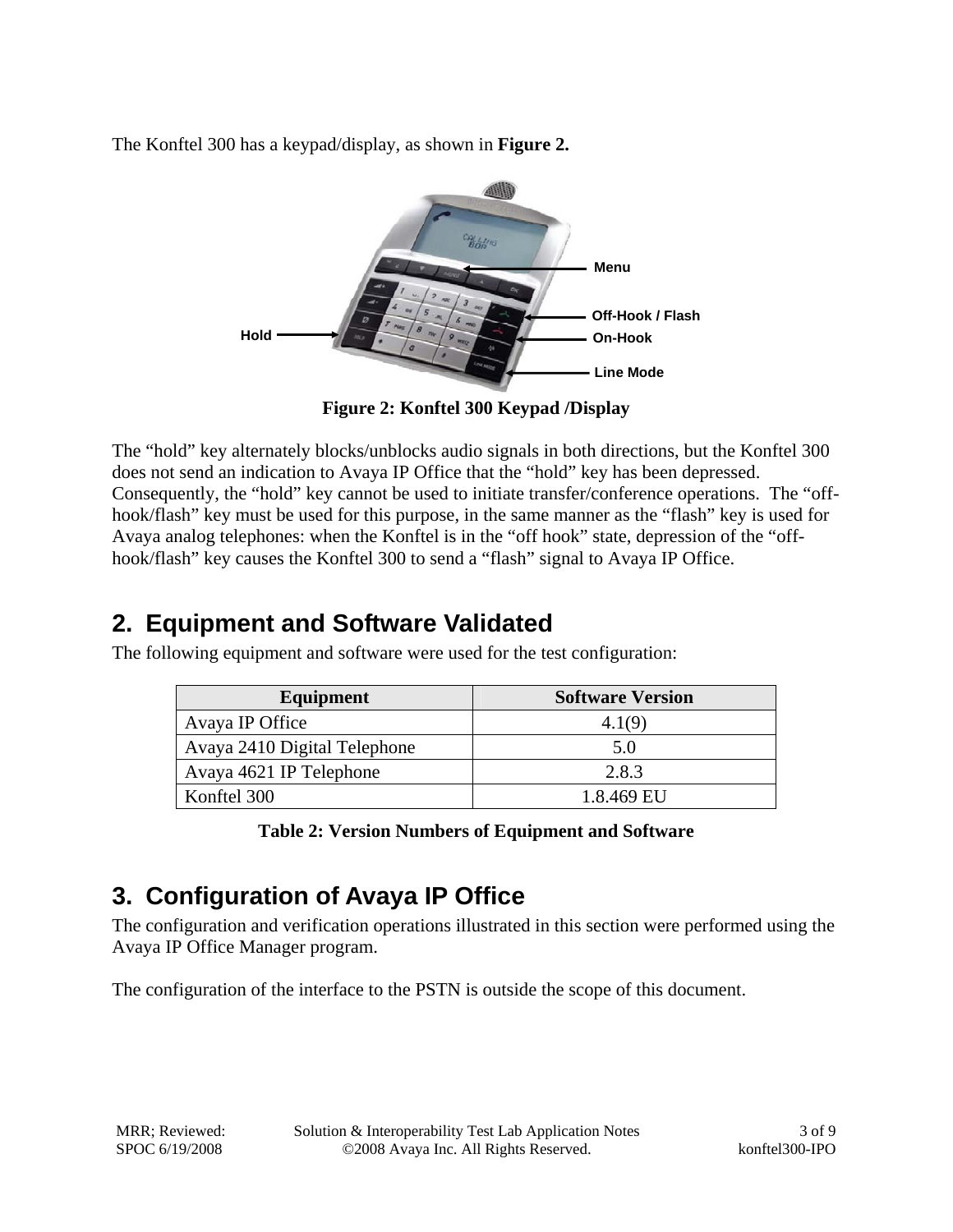#### **3.1. Configure Interface to Konftel**

Use the **add station**  $\langle x \rangle$  command to allocate a station for the Konftel 300 where  $\langle x \rangle$  is the extension for the Konftel unit as shown in **Table 1**. Administer the station parameters as indicated in **Table 3**. **Figures 3** and **4** show the Analogue Extension forms for the station used by the Konftel 300 in the compliance testing.

| Tab      | <b>Parameter</b>        | <b>Usage</b>                                                                           |
|----------|-------------------------|----------------------------------------------------------------------------------------|
| Extn     | <b>Base Extension</b>   | Enter the extension to be assigned to the Konftel 300, as<br>shown in <b>Table 1</b> . |
| Analogue | <b>Hook Persistence</b> | Select 100ms from the drop-down menu.                                                  |

**Table 3: Configuration of Konftel Station**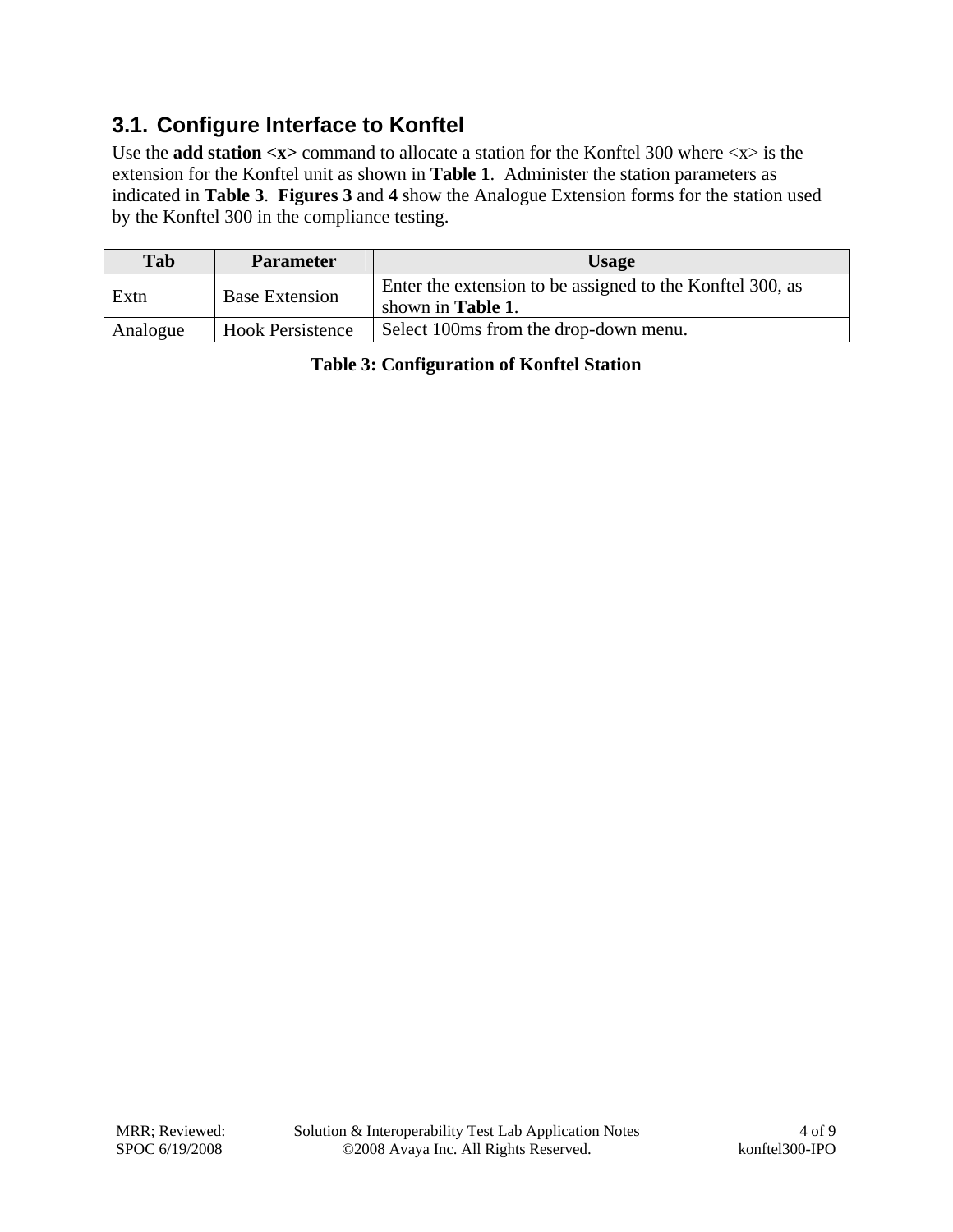| E                   | Analogue Extension: 9 2001        |              |
|---------------------|-----------------------------------|--------------|
| Extn<br>Analogue    |                                   |              |
| Extension Id        | 9                                 |              |
| Base Extension      | 2001                              |              |
| Caller Display Type | Y<br>On                           |              |
| Device type         | Analogue Handset                  |              |
| Module              | BP                                |              |
| Port                | 1                                 |              |
|                     |                                   |              |
|                     |                                   |              |
|                     |                                   |              |
|                     |                                   |              |
|                     |                                   |              |
|                     |                                   |              |
|                     |                                   |              |
|                     | $\overline{\mathsf{O}}\mathsf{K}$ | He<br>Cancel |

**Figure 3: Konftel Analogue Extension Form – Extn Tab**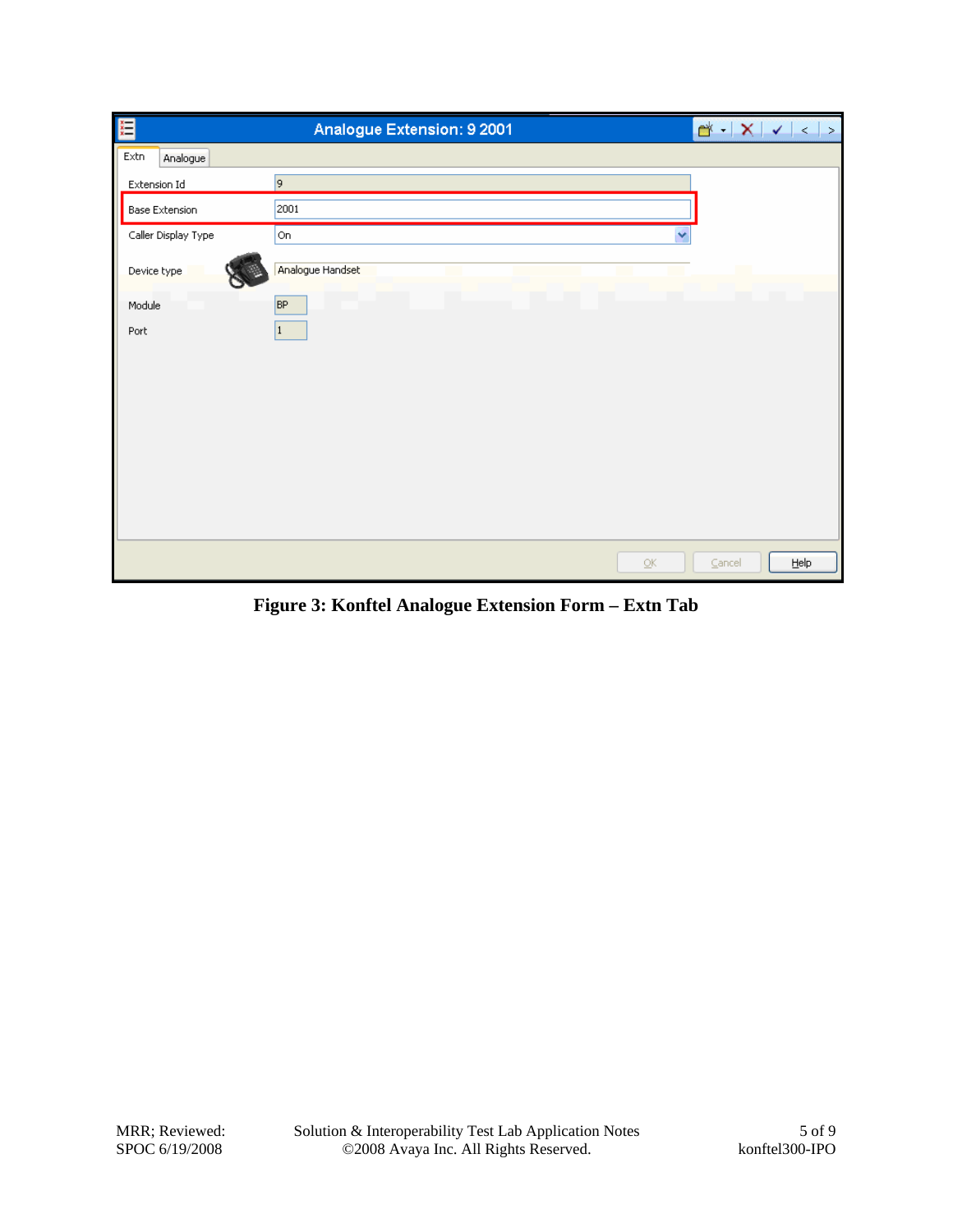|                                                                                   | Analogue Extension: 9 2001                                                                                                                | $\rightarrow$ |
|-----------------------------------------------------------------------------------|-------------------------------------------------------------------------------------------------------------------------------------------|---------------|
| Analogue<br>Extn                                                                  |                                                                                                                                           |               |
| Equipment Classification<br>Quiet Headset<br>Paging Speaker<br>Standard Telephone | Flash Hook Pulse Width<br>■ Use System Defaults<br>Minimum Width<br>章<br>20<br>ms<br>Maximum Width<br>$\frac{\Lambda}{\Psi}$<br>500<br>ms |               |
| Door Phone 1<br>O Door Phone 2<br><b>IVR Port</b><br>Ð                            | Message Waiting Lamp Indication Type<br>None<br>v                                                                                         |               |
|                                                                                   | 100<br>¢<br>Hook Persistency<br>ms                                                                                                        |               |
|                                                                                   | $\overline{\mathsf{g}}$ K                                                                                                                 | Cancel        |

**Figure 4: Konftel Analogue Extension Form – Analogue Tab**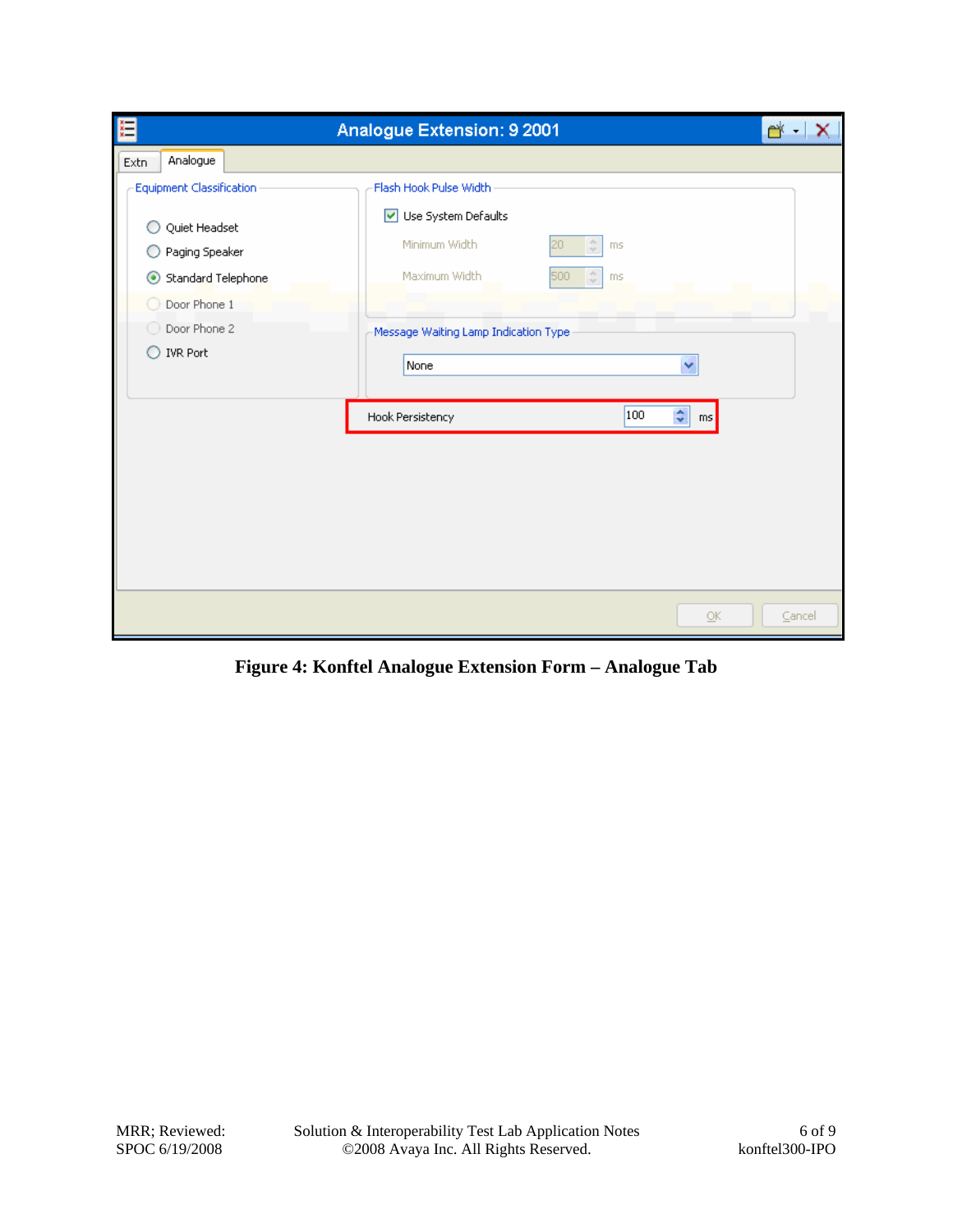#### **4. Configuration of the Konftel Units**

The Konftel 300 can be configured via the "Menu" key on its keypad, as shown in **Figure 2.** Use the "Line Mode" key to select "ANALOGUE" mode.

Testing with Avaya IP Office was done with a flash value of 400ms. The Konftel 300 flash duration can be configured via its keypad via the following sequence:

- **Press the "Menu" key.**
- Push the "down" key to select "SETTINGS".
- $\blacksquare$  Push the "OK" key.
- **Push the "down" key repeatedly to select "FLASH/R".**
- $\blacksquare$  Push the "OK" key.
- Push the "up" and "down" keys as required to select the desired flash time value (60ms 600ms).
- **Push the "OK" key to select the desired flash time.**
- **Push the "MENU" key to exit the menu.**

#### **5. Verification Steps**

- Use the Konftel 300 to make a call to another extension. Verify that both parties can hear each other well.
- Verify that the Konftel 300 can initiate transfer and conference operations using its "flash" key.
- Verify that the keypad keys on the Konftel 300 can be used to navigate the menu of a voice mail system or other service.
- Verify that Konftel 300 can redial numbers using the "Last Number Dialed" access code".
- Verify that Konftel 300 can activate/deactivate voicemail coverage via the "Send All Calls Activation/Deactivation" access codes.

## **6. Support**

Support for Konftel products is available at

- Web-based support: http://www.konftel.com/
- Email: info@konftel.com
- **International help desk:**  $+4690706489$
- North American help:  $+1866-606-4728$

# **7. Conclusion**

The Konftel 300 conference unit can be attached to an Avaya IP Office analog station port to enable those present in a room to participate in a telephone conversation. The configuration described in these Application Notes has been successfully compliance tested.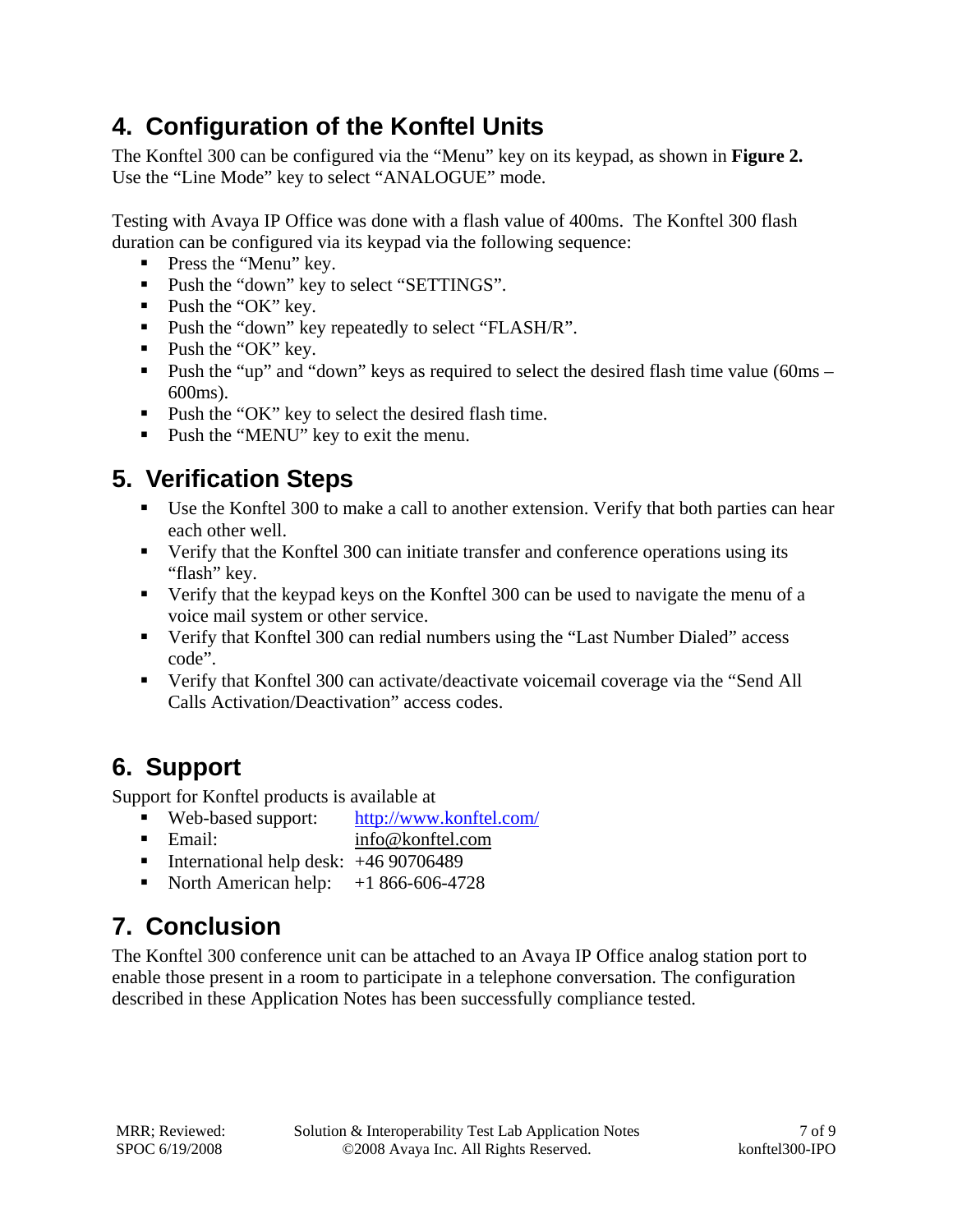#### **8. Additional References**

- [1] *Administrator Guide for Avaya IP Office*, February 2007, Issue 3, Document Number 03- 300509.
- [2] *Feature Description and Implementation for Avaya IP Office*, February 2007, Issue 5, Document Number 555-245-205.
- [3] *2410 Digital Telephone User's Guide, Release 5*, 16-300133, March 2007.
- [4] *4620/4620SW/4621SW IP Telephone R2.2 User's Guide*, 555-233-781, April 2005.